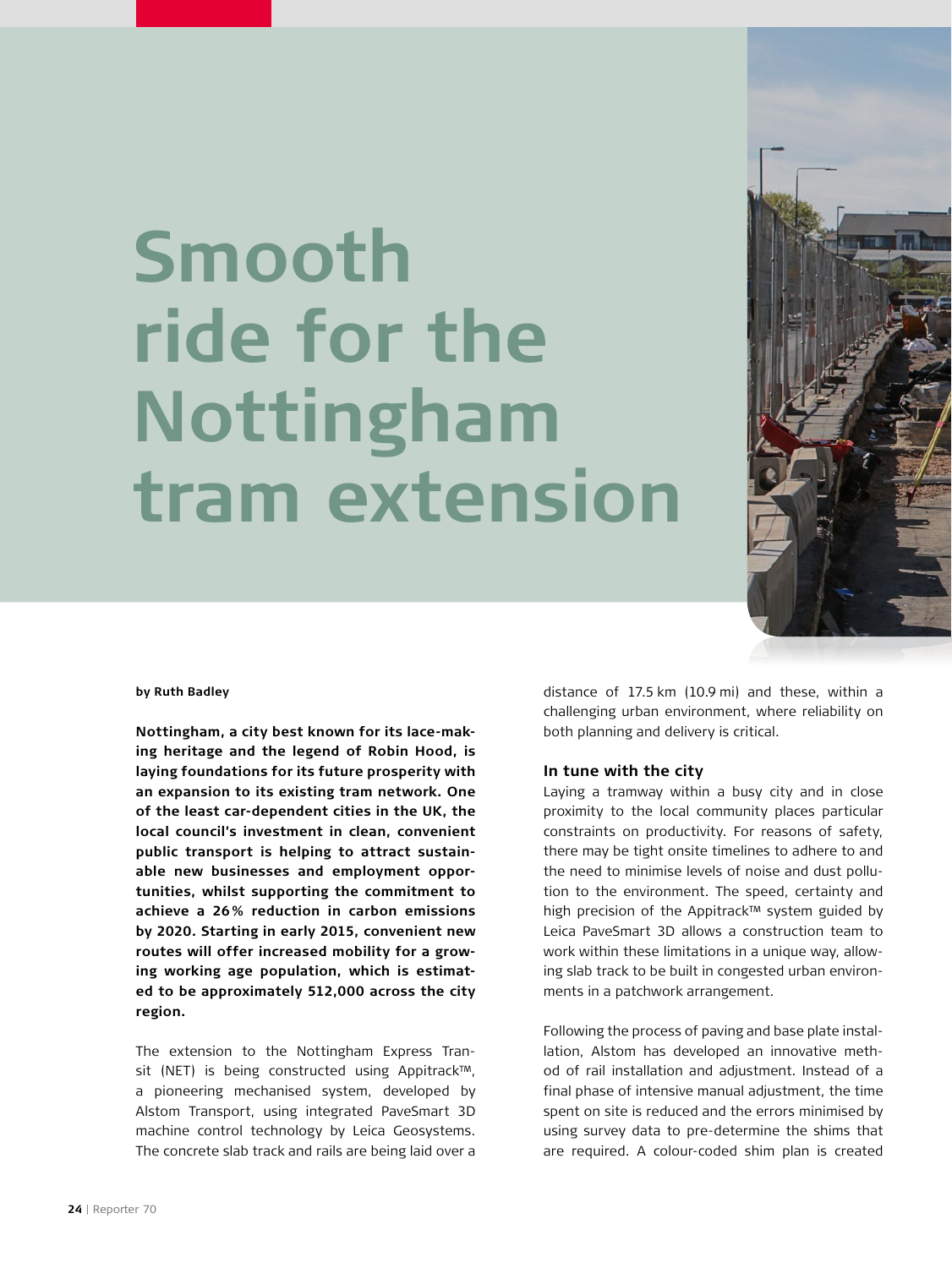

that the workforce follow to ensure the track is in its correct final position.

The technology delivers the necessary consistent and reliable millimetre accuracy during the building process to allow for the successful link up of separate sections during the rail laying stage. The system uses Leica Geosystems' total stations and Leica PaveSmart 3D software to ensure the design

ject's demands for the highest tolerances in speed and comfort.

### **First UK city to adopt world class method**

Whilst Nottingham is the first application in the UK utilising the Appitrack™ system, Alstom Transport has used the technique to build Light Rapid Transit systems throughout the world and in similarly sensitive urban environments. It was used in the French calculations, surveying and guidance meet the pro-<br>**Solutions** is tive urban environments. It was used in the French

## **Extending the vision**

Nottingham's innovative commitment to cleaner, greener public transport began in 2004 with the opening of the city's first tram line. The current extension to the Nottingham Express Transit (NET), an Alstom /Taylor Woodrow joint project, links areas south of the city to the centre, via two new lines. When the project is completed in early 2015, some

20 million passenger journeys a year will be made by tram, supporting the local council's commitment for Nottingham to remain one of the least car dependent cities in the UK. The three-line network has 13 substations with the potential to input electricity into the grid via the tram's regenerative systems.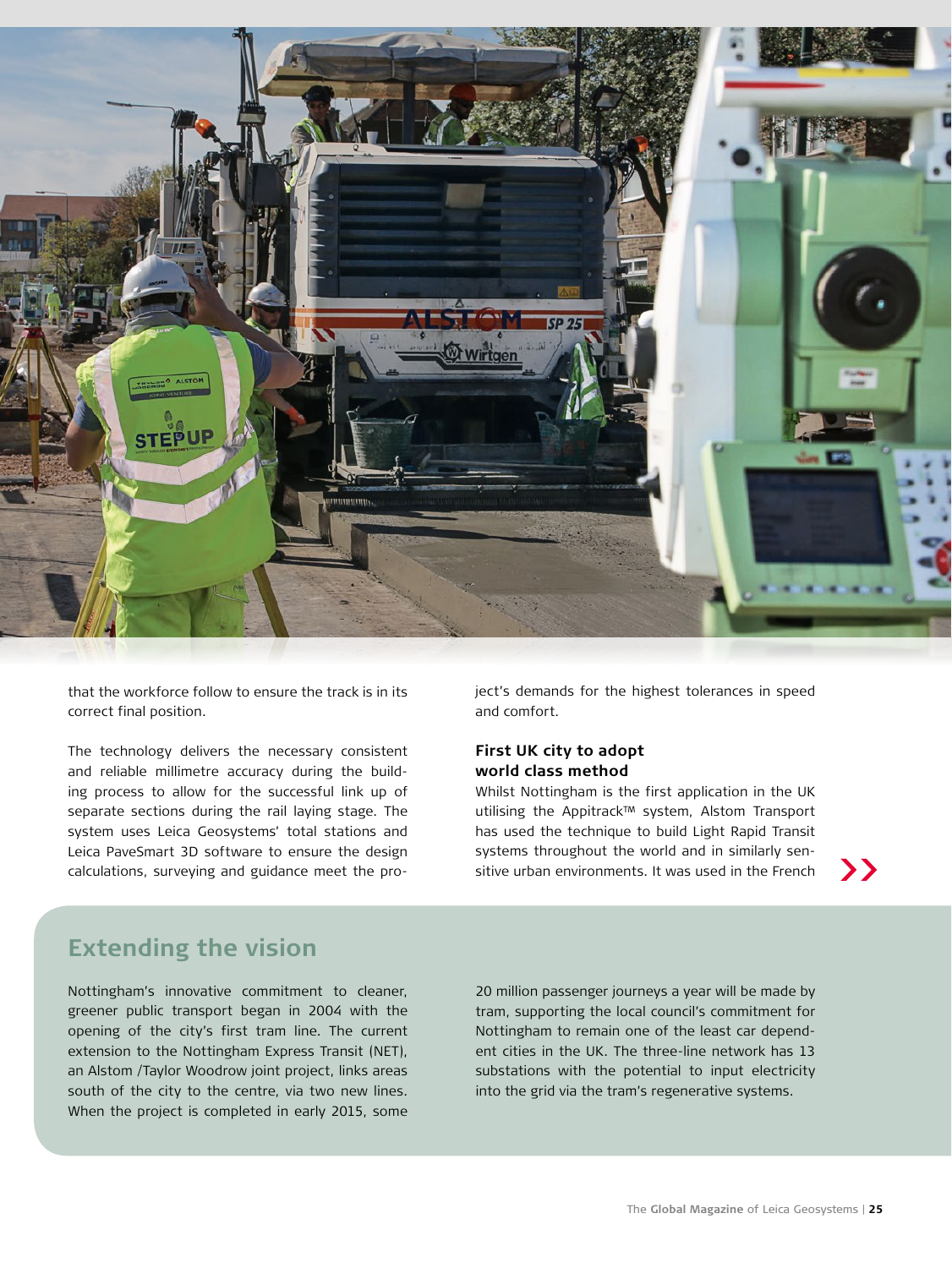

■ Guided by Leica Viva TS15 total stations and PaveSmart 3D, Alstom's Appitrack™ ensures a smooth tram platform.

cities of Toulouse and Lyon, the Israeli capital, Jerusalem and in Singapore. A recent major contract win will take Appitrack™ to Riyadh, Saudi Arabia where there are ambitious plans to transform the city's transport infrastructure with a modern metro network.

## **Joint approach for R&D**

Over several years a close working relationship between Alstom and Leica Geosystems has spearheaded research and development work on Appitrack™, with the software for the control and guidance of the system's convoy vehicles tailored to meet Alstom's particular requirements.

Track Survey Manager James Douglas at Alstom Transport, said that the highly specified interface of Leica Geosystems' instruments and software helped his team develop customised, quality-controlled solutions that increase efficiency.

James Douglas said, "The traceability of the data flow, cross checks and balances with existing software, coupled with the comprehensive nature of the MMI gives professionals exactly what they need to develop their own solutions. This powerful contract-winning tool is the result of continuous refinement and improvement over the last decade to achieve the unparalleled level of accuracy, speed and flexibility that survey and paving innovators require. I believe on NET 2 we have perfected this system. This technology gives us a 30 - 40% saving in production time, therefore contact in the environment is significantly reduced. The technology used on this project has contributed greatly to our timely and efficient delivery of the new tramway for Nottingham."